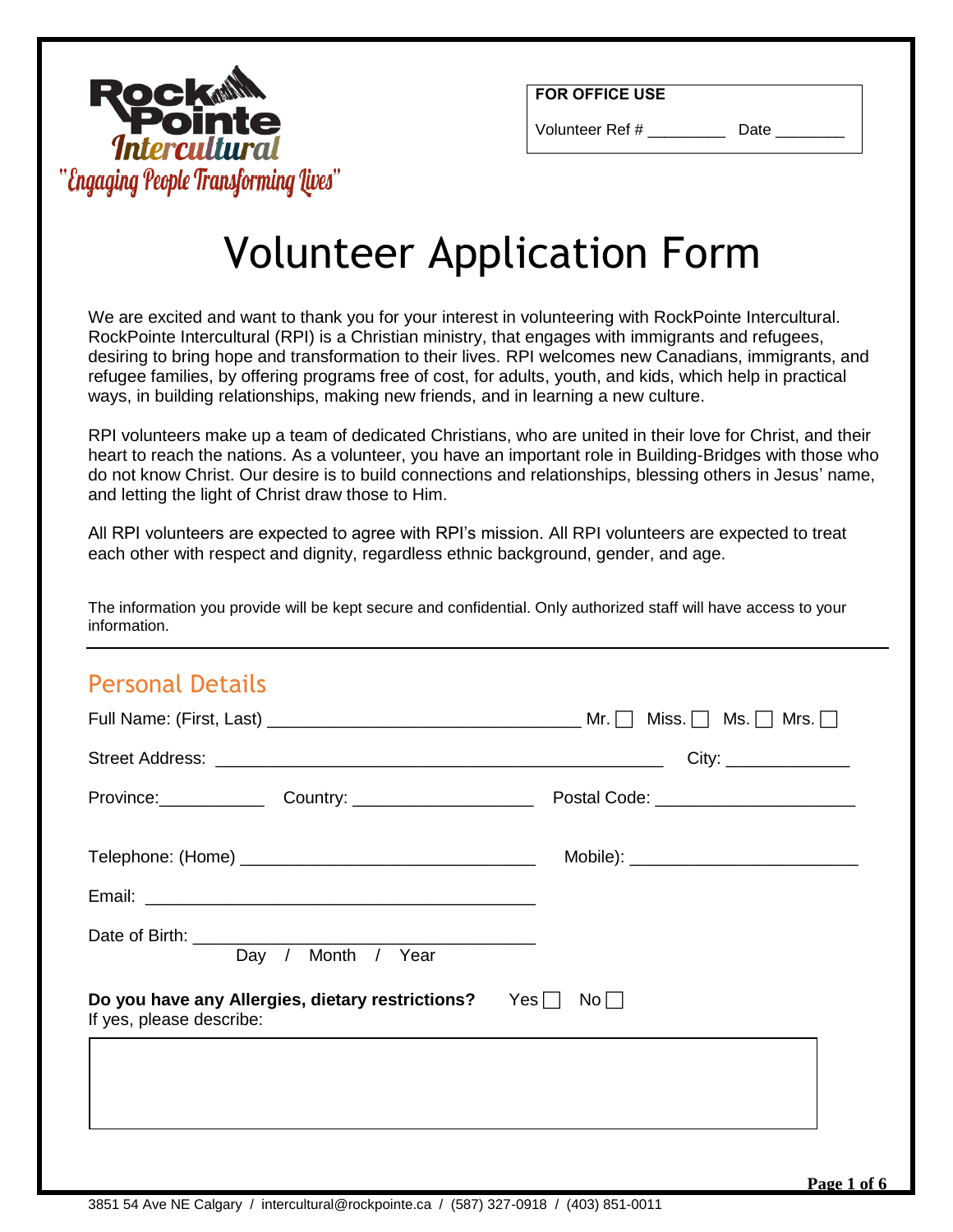#### Emergency Contact

If you are involved with us as a volunteer and an emergency arises, whom should we contact?

Name: \_\_\_\_\_\_\_\_\_\_\_\_\_\_\_\_\_\_\_\_\_\_\_\_\_\_\_\_\_\_\_\_\_\_ Relationship: \_\_\_\_\_\_\_\_\_\_\_\_\_\_\_\_\_\_\_\_\_\_\_\_

Telephone: (Home)\_\_\_\_\_\_\_\_\_\_\_\_\_\_\_\_\_\_\_\_\_\_\_\_\_ (Mobile): \_\_\_\_\_\_\_\_\_\_\_\_\_\_\_\_\_\_\_\_\_\_\_\_\_\_\_\_\_\_\_\_\_\_\_\_\_\_

# What should you expect?

RockPointe Intercultural (RPI) needs volunteers to be committed; to Jesus Christ, RPI's mission, and to each other.

#### **Volunteers:**

- Will be interviewed prior to serving with RPI.
- Who are 18 or older, must pass their criminal record check.
- Must go through the Ministry to Minors course, prior to serving with RPI.
- Will commit to a schedule for their volunteering season.
- Should inform the leadership in advance if they will be absent for their volunteer time. (This is especially true for program leaders).
- Will join in prayer meetings before events.
- Will help set-up and take-down for events.
- Will stay after events, to debrief, give and receive feedback.
- Should expect to build relationships with those they are serving.
- Will grow in fellowship with leaders and other volunteers.
- Must treat all volunteers and staff with respect and dignity.
- We would like all volunteers to join us for our semi-annual meetings, where we gather for fellowship discussion, and reflect on our vision.

## Criminal Record

| Have you ever been convicted of an offence in Alberta or elsewhere?    Yes $\,\Box$ | No $\Box$ |
|-------------------------------------------------------------------------------------|-----------|
| If you checked 'yes', please provide details below                                  |           |

## Your Skills and Interests

| 1. Have you ever done any volunteer work before?                   | Yes $\Box$ No $\Box$ |  |
|--------------------------------------------------------------------|----------------------|--|
| If you answered yes, please tell us a little about the experience. |                      |  |

**2.** Why do you want to volunteer now? What has motivated you to get in touch with us?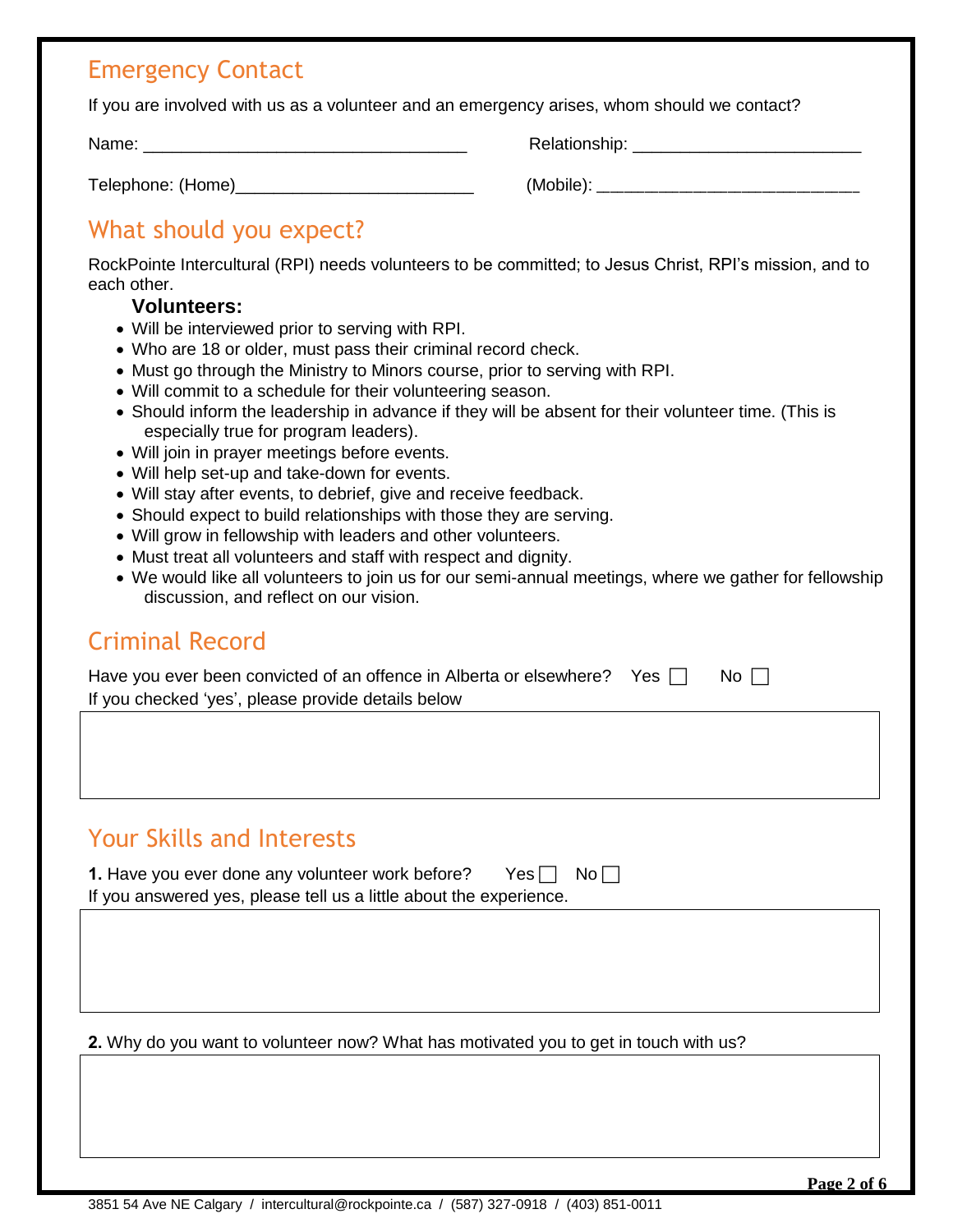| 3. Do you have any particular skills or qualities that you could use in your volunteer work?<br>4. Are you applying for a specifically advertised program? Yes $\Box$<br>If yes, please write the following; Program name:<br>5. If you are not applying for a specific program, please check off what you would be interested in |                                            |                                                                                                      | $No \Box$                                                                                                                                                                                    |                                                                                                                                          |
|-----------------------------------------------------------------------------------------------------------------------------------------------------------------------------------------------------------------------------------------------------------------------------------------------------------------------------------|--------------------------------------------|------------------------------------------------------------------------------------------------------|----------------------------------------------------------------------------------------------------------------------------------------------------------------------------------------------|------------------------------------------------------------------------------------------------------------------------------------------|
| volunteering with:                                                                                                                                                                                                                                                                                                                |                                            |                                                                                                      |                                                                                                                                                                                              |                                                                                                                                          |
| <b>Programs</b><br><b>Baking/Cooking Classes</b><br>Childcare<br><b>Christmas Support</b><br><b>ESL</b><br><b>Field Trip Planner</b><br><b>Painting Classes</b><br>Piano Lessons<br><b>Program Times:</b>                                                                                                                         |                                            | <b>Summer Tutoring</b><br>Taekwondo                                                                  | <b>Recreational Activities</b><br><b>Sewing/Crochet Classes</b><br><b>Special Training Workshops</b><br><b>Summer Day Camps</b><br><b>Summer Soccer Camp</b><br>Youth & Young Adult Ministry |                                                                                                                                          |
| <b>Spring</b><br>(Mar-Jun)                                                                                                                                                                                                                                                                                                        | <b>Summer</b><br>(Jun-Sept)                | <b>Fall</b><br>(Sept-Dec)                                                                            | <b>Winter</b><br>(Dec-Mar)                                                                                                                                                                   | <b>All Year</b>                                                                                                                          |
| - ESL<br>- Childcare<br>- Painting<br>- Piano<br>- Baking/Cooking<br>- Taekwondo<br>- Sewing/Crochet                                                                                                                                                                                                                              | - Day Camps<br>- Soccer Camp<br>- Tutoring | - ESL<br>- Childcare<br>- Painting<br>- Piano<br>- Baking/Cooking<br>- Taekwondo<br>- Sewing/Crochet | - Christmas<br><b>Support</b><br>- Recreational<br><b>Activities</b>                                                                                                                         | - Special<br><b>Training</b><br><b>Workshops</b><br>- Field Trip<br><b>Planner</b><br>- Youth &<br><b>Young Adult</b><br><b>Programs</b> |

# Role Descriptions:

| <b>Spring</b><br>(Mar-Jun)                                     | <b>Summer</b><br>(Jun-Sept)                                                                                                                                | <b>Fall</b><br>(Sept-Dec)                                      | <b>Winter</b><br>(Dec-Mar)                                                          | <b>All Year</b>                                                                                                                                       |
|----------------------------------------------------------------|------------------------------------------------------------------------------------------------------------------------------------------------------------|----------------------------------------------------------------|-------------------------------------------------------------------------------------|-------------------------------------------------------------------------------------------------------------------------------------------------------|
| <b>ESL</b><br>- Curriculum<br>Designer<br>- Leader<br>- Helper | Day Camps<br>- Multi-Sport<br>Instructor<br>- Childcare<br>- Craft<br>- Sign-in/out<br>- Pottery<br>- Face-painter<br>- Kitchen Team<br>- Set-up/Take-down | <b>ESL</b><br>- Curriculum<br>Designer<br>- Leader<br>- Helper | <b>Christmas Support</b><br>- Decorator<br>- Event Planner<br>- Game<br>Coordinator | <b>Special Training</b><br><b>Workshops</b><br>- Someone who has<br>a practical skill to<br>teach.<br>- Workshops will be<br>1 or 2 sessions<br>long. |
|                                                                |                                                                                                                                                            |                                                                |                                                                                     | Page 3 of 6                                                                                                                                           |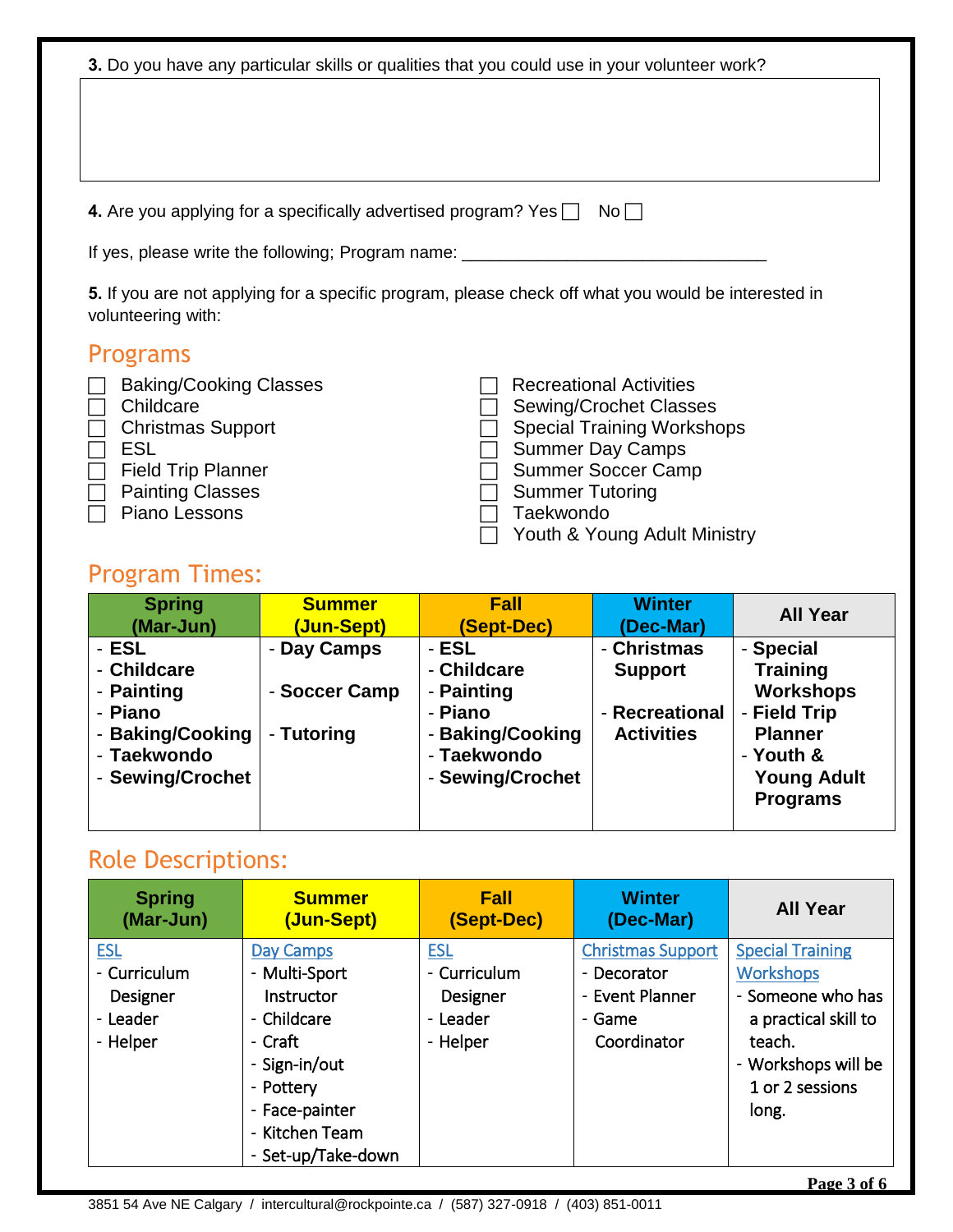| <b>Spring</b><br>(Mar-Jun)                                                                                                                                                                                                                                          | <b>Summer</b><br>(Jun-Sept)                                                                                                               | <b>Fall</b><br>(Sept-Dec)                                                                                                                                                                                                                                             | <b>Winter</b><br>(Dec-Mar)                                           | <b>All Year</b>                                                                                                                                                                                                                                    |
|---------------------------------------------------------------------------------------------------------------------------------------------------------------------------------------------------------------------------------------------------------------------|-------------------------------------------------------------------------------------------------------------------------------------------|-----------------------------------------------------------------------------------------------------------------------------------------------------------------------------------------------------------------------------------------------------------------------|----------------------------------------------------------------------|----------------------------------------------------------------------------------------------------------------------------------------------------------------------------------------------------------------------------------------------------|
| Childcare<br>- Leader<br>- Support<br>- Sign in/out                                                                                                                                                                                                                 | <b>Soccer Camp</b><br>- Soccer Instructor<br>- Assistant Instructor<br>- Planner<br>- Face-painter<br>- Set-up/takedown<br>- Snack Runner | Childcare<br>- Leader<br>- Support<br>- Sign in/out                                                                                                                                                                                                                   | Recreational<br><b>Activities</b><br>- Planner/Leader<br>- Assistant | <b>Field Trip Planner</b><br>- Someone who can<br>take organize and<br>plan a trip to the<br>countryside with<br>a bus of<br>immigrants.                                                                                                           |
| <b>Painting</b><br>- Instructor<br>- Program Planner<br>- Clean-up<br>Piano<br>- Instructor<br>- Assistant<br><b>Baking/Cooking</b><br>- Instructor<br>- Support<br>Clean-up<br><b>Taekwondo</b><br>- Instructor (req.<br>black belt)<br>- Assistant<br>Instructors | - Sign in/out<br><b>Tutoring</b><br>- Qualified Teacher<br>- Teacher's Aid                                                                | <b>Painting</b><br>- Instructor<br>- Program Planner<br>- Clean-up<br>Piano<br>- Instructor<br>- Assistant<br><b>Baking/Cooking</b><br>- Instructor<br>- Support<br>- Clean-up<br><b>Taekwondo</b><br>- Instructor (req.<br>black belt)<br>- Assistant<br>Instructors |                                                                      | <b>Youth Program</b><br>- Ministry<br>Volunteer, who<br>can help assist<br>with Biblical<br>discussions and<br>teaching.<br>- Someone with<br>energy and<br>leadership ability,<br>to assist in<br>running games.<br><b>Young Adult</b><br>Program |
| - Set-up/take-<br>down<br>Sewing/Crochet<br>- Instructor<br>- Support<br>- Set-up/take-<br>down                                                                                                                                                                     |                                                                                                                                           | - Set-up/take-<br>down<br>Sewing/Crochet<br>- Instructor<br>- Support<br>- Set-up/take-<br>down                                                                                                                                                                       |                                                                      | - Ministry volunteer<br>who can assist<br>with faith-based<br>round table<br>discussions.                                                                                                                                                          |

#### **6.** When are you available for voluntary work?

|                                      | <b>Monday</b> | Tuesday | Wednesday | Thursday | Friday | <b>Saturday</b> | Sunday |
|--------------------------------------|---------------|---------|-----------|----------|--------|-----------------|--------|
| Seasonal Programs<br>(Evenings only) |               |         |           |          |        |                 |        |
| Summer Programs<br>(All Day)         |               |         |           |          |        |                 |        |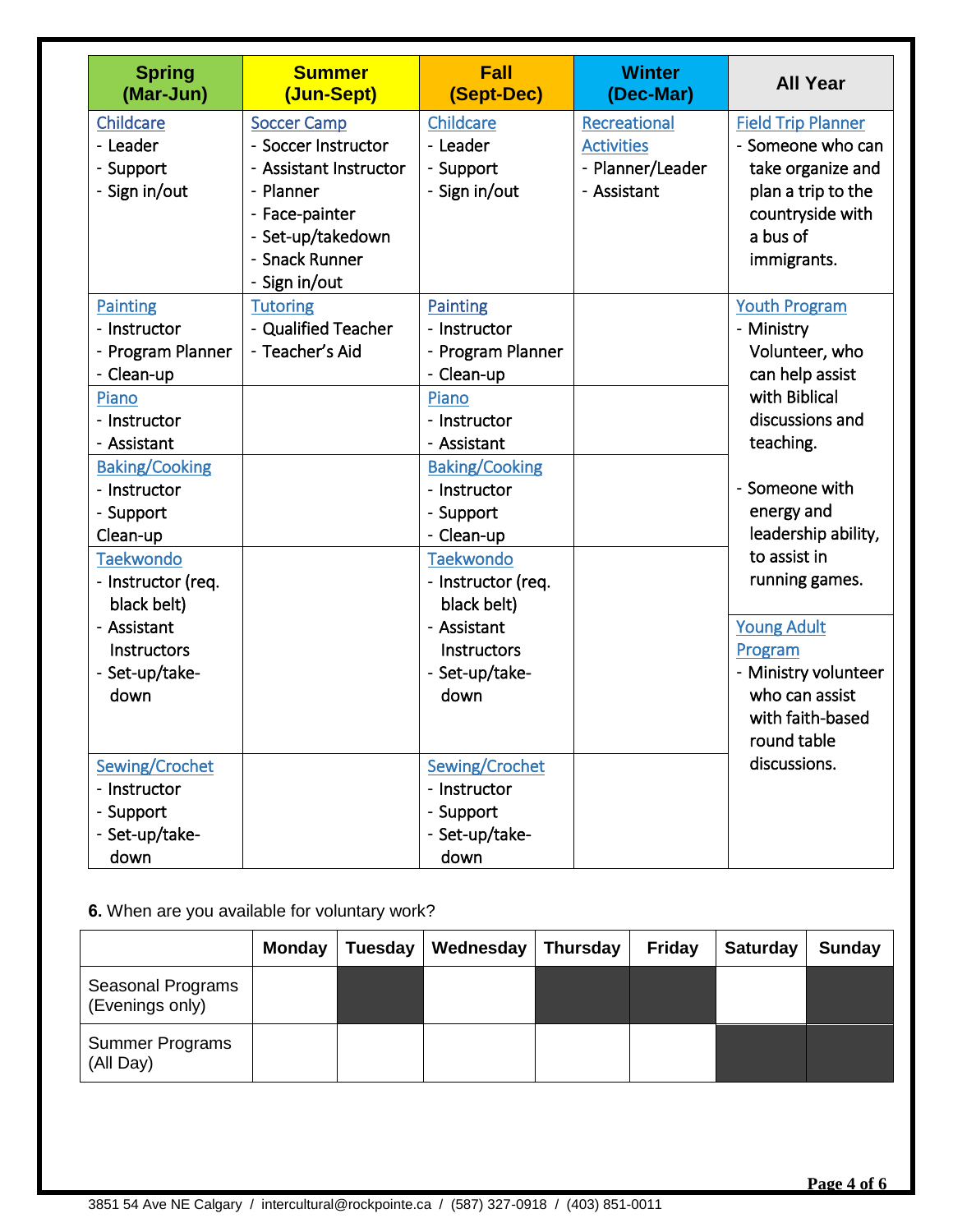| What seasons are you available to work?                                                                                                                                          |                            |                            |                   |                            |          |  |
|----------------------------------------------------------------------------------------------------------------------------------------------------------------------------------|----------------------------|----------------------------|-------------------|----------------------------|----------|--|
| <b>Seasons</b>                                                                                                                                                                   | <b>Spring</b><br>(Mar-Jun) | <b>Summer</b><br>(Jun-Sep) | Fall<br>(Sep-Dec) | <b>Winter</b><br>(Dec-Mar) | All-Year |  |
| Available                                                                                                                                                                        |                            |                            |                   |                            |          |  |
| 7. How long do you intend to volunteer for?<br>(note that some opportunities demand a minimum time commitment)                                                                   |                            |                            |                   |                            |          |  |
| 9. How did you find out about volunteering with us?<br>Information / Outreach meeting<br>Leaflet / Poster/ Brochure<br>Word of Mouth<br>Internet/ Radio / Television / Newspaper |                            |                            |                   |                            |          |  |
|                                                                                                                                                                                  |                            |                            |                   |                            |          |  |
|                                                                                                                                                                                  |                            |                            |                   |                            |          |  |
| <b>Dress Code</b>                                                                                                                                                                |                            |                            |                   |                            |          |  |

Everything we do on the Church platform is meant to bring glory to God and be sensitive to cultural differences. This means that we must consider the way that we dress ourselves to respect other people's cultural background and sensitivities. All volunteers should dress themselves with excellence and modesty.

- No overly tight clothing. Women: no short skirts or short dresses.
- No sleeveless tops (without a covering). No deep V's.
- No revealing clothing (i.e., see-thru material without an undershirt).
- No cycling shorts (skin tight)
- Ladies, Pants and Shorts: shorts (knee-length). No leggings or pants that are tight all the way to the ankle unless you wear a long top that goes mid-thigh.
- Symbols and Logos: Clothing must not contain words or symbols of swears, crude imagery, alcohol or drug references, or other inappropriate things. Please do not wear political or otherwise divisive clothing.
- Tattoos: Clothing should cover all offensive tattoos.

#### Personal References

Please list the names and contact information of three persons over the age of 18 who have known you for at least 3 years. One should be a supervisor (preferably in church ministry) and one should be someone other than a RockPointe staff member. Please do not include family members. (Suggestions for references include adult friends, coaches, work supervisor, babysitting references, teachers, etc.) Please print clearly and include their email.

| Name:<br><u> 1989 - Johann Stoff, amerikansk politiker (d. 1989)</u>             | <b>Phone:</b> |  |
|----------------------------------------------------------------------------------|---------------|--|
| <b>Email:</b>                                                                    |               |  |
| Relationship to you: (e.g. teacher, supervisor, pastor)_________________________ |               |  |
|                                                                                  |               |  |

**Page 5 of 6**